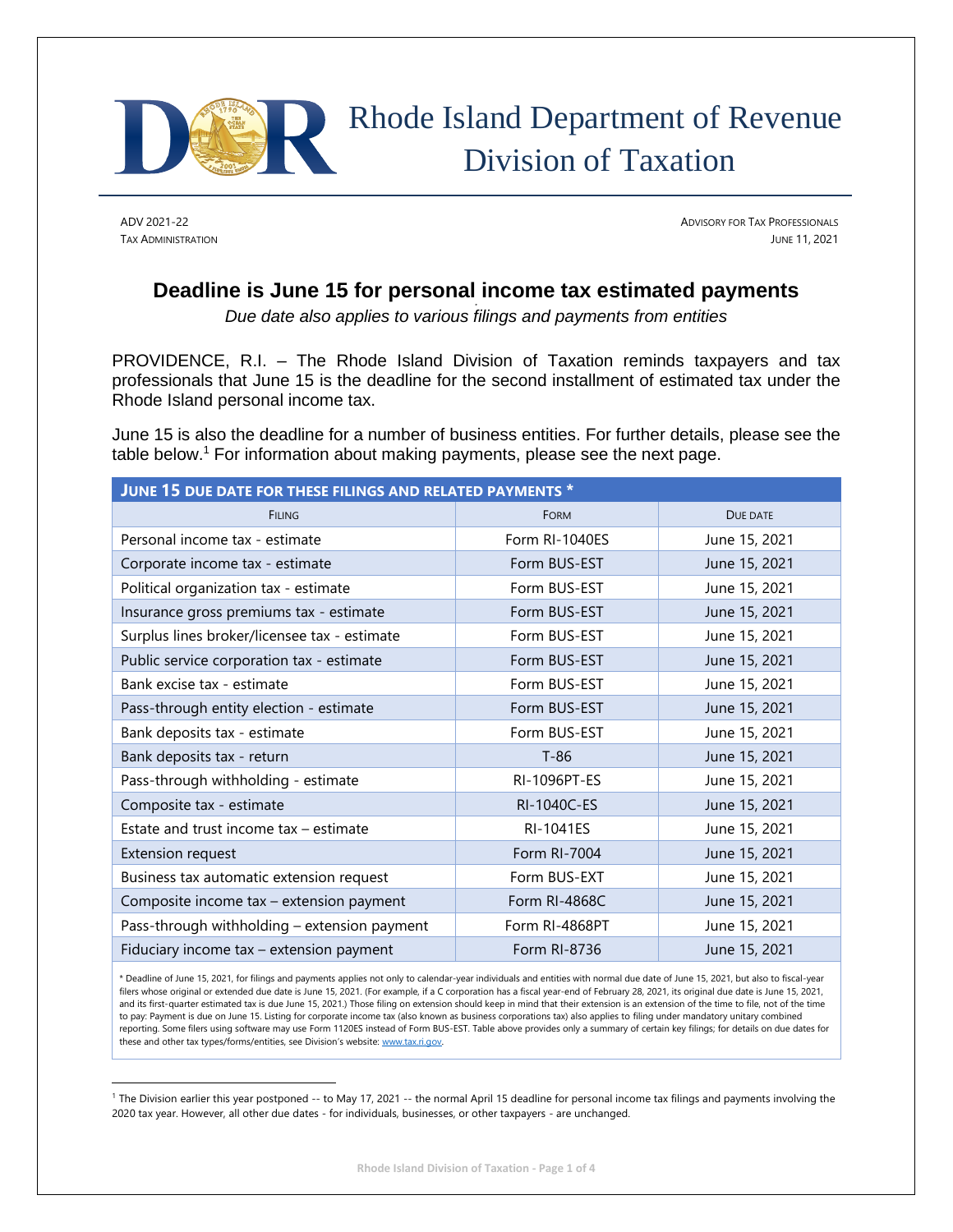#### **PAYMENT METHODS**

Keep in mind that, as a general rule, payments may be made electronically, and returns may be filed electronically. Following are some examples.

- $\checkmark$  Portal: If you're already registered to use the Division of Taxation's taxpayer portal, you may use the portal to make the payment that's due June 15 -- whether for individual or business taxes. Use the QR code on this page or this link: [https://taxportal.ri.gov/.](https://taxportal.ri.gov/)
	- If you're not already registered but want to use the taxpayer portal to make future payments (i.e., payments due after June 15, 2021), please use the following information.
	- To gain access to the taxpayer portal as a first-time user, you must first obtain a PIN. If you are interested in using the taxpayer portal and obtaining a PIN, please contact the Division by phone at (401) 574-8484 or by email: [taxportal@tax.ri.gov.](mailto:taxportal@tax.ri.gov)
		- Once you have your PIN, go to the portal's home page and click on the "Create a New User" link in order to create a new user account and register as a user. (To go directly to the "Create a New User" section: [https://go.usa.gov/xsDd9.](https://go.usa.gov/xsDd9)) As part of the registration process, you'll use your PIN to link your portal account with the Division.
		- To view the taxpayer portal's user guide: [https://go.usa.gov/xsDd5.](https://go.usa.gov/xsDd5) If you have questions about the taxpayer portal, contact the Division at (401) 574-8484 or email: [taxportal@tax.ri.gov.](mailto:taxportal@tax.ri.gov)

| DEPARTMENT OF REVENUE<br><b>HOME</b> |                                                                                                                                                                                                                                                                                           |                                 |  |
|--------------------------------------|-------------------------------------------------------------------------------------------------------------------------------------------------------------------------------------------------------------------------------------------------------------------------------------------|---------------------------------|--|
|                                      |                                                                                                                                                                                                                                                                                           |                                 |  |
| <b>User ID</b>                       | 8484 or you can e-mail support at taxportal@tax.ri.gov at any time.                                                                                                                                                                                                                       | <b>Tax Forms</b>                |  |
| Please Enter User ID                 | Scheduled maintenance will be done Friday, January 22nd, from 6:30 PM - 9:30                                                                                                                                                                                                              | <b>Administrative Decisions</b> |  |
|                                      | PM. During this time the system will be unavailable. Please plan accordingly.<br>Sign In - Do you have a Taxpayer Portal User ID and Password?<br>. Yes, I Sign into the online services for the Taxpayer Portal.<br>o Use the Member Sign In section to the left to access your account. | Advisories                      |  |
| Password                             |                                                                                                                                                                                                                                                                                           | Where's My Refund               |  |
| Password                             |                                                                                                                                                                                                                                                                                           | <b>Business Registration</b>    |  |
|                                      |                                                                                                                                                                                                                                                                                           | Reports                         |  |
| <b>SIGN IN</b>                       | . No, I am a first time user to the Rhode Island Taxpayer Portal and do not have a                                                                                                                                                                                                        | Regulations                     |  |

*(see screenshot above).*

 $\checkmark$  Bill Pay: Your bank or credit union may let you use its "bill pay" feature to make tax payments. Check with your financial institution to see if the payment can be made by the June 15 deadline. If so, please remember to include as much information as possible on the payment so that the amount is properly credited to your account. That way, you can avoid incurring late charges. Also make sure that the payment goes to the following

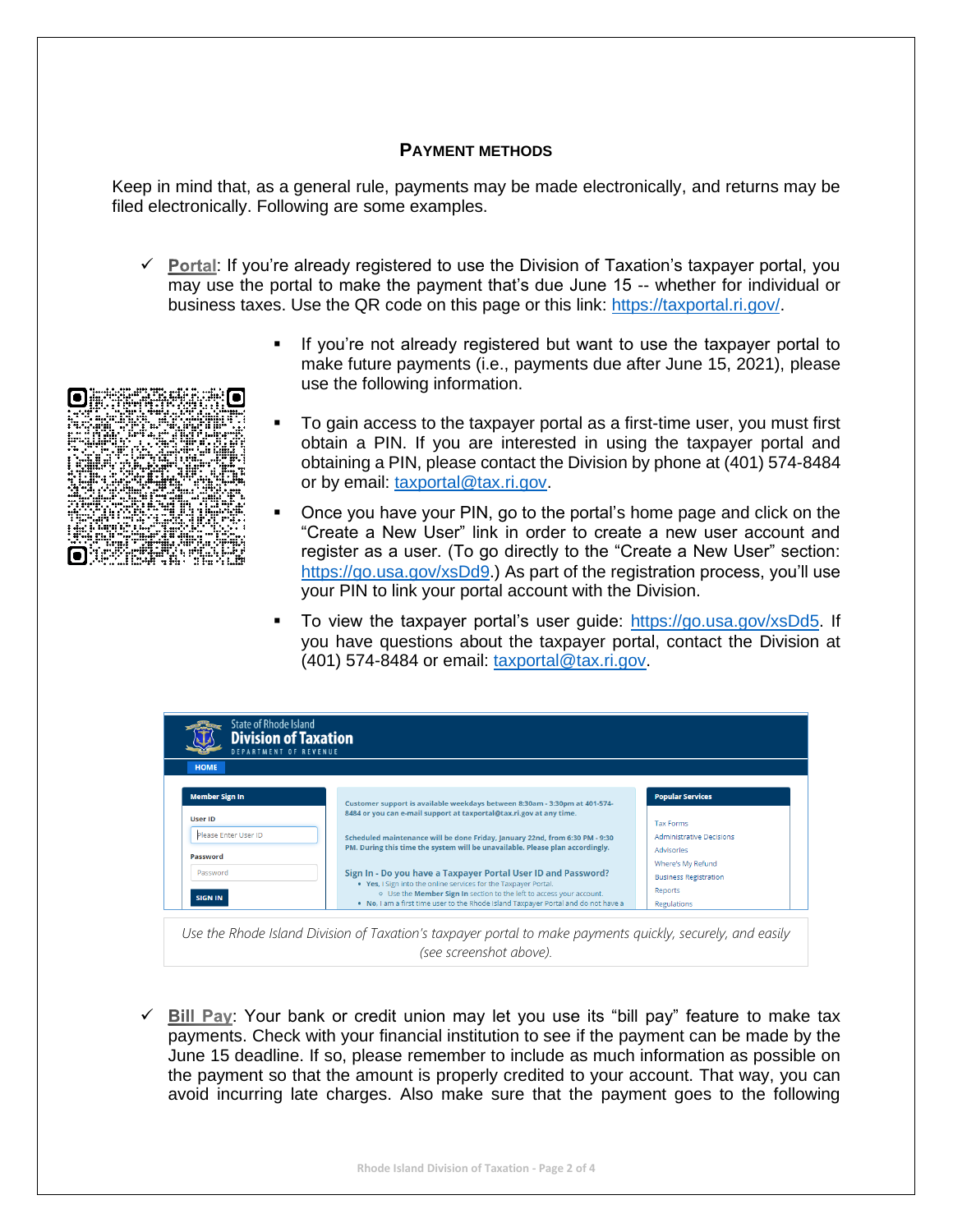address, not to a post office box: Rhode Island Division of Taxation, One Capitol Hill, Providence, R.I. 02908.

 $\checkmark$  Debit Card: You can pay your balance due by using a debit card or credit card. A thirdparty provider charges a fee for the service. For more information, use the following link: [http://www.tax.ri.gov/misc/creditcard.php.](http://www.tax.ri.gov/misc/creditcard.php)



 $\checkmark$  Pay by Check: You still have the option to pay by check. If you do, be sure that your check is accompanied by a payment voucher. That way, your payment will be properly and promptly credited to your account. If you use tax preparation software, or your preparer does, you may use the voucher provided by the software program. Or use the Division's voucher. Vouchers, forms, instructions, and other documents are available via the following link: [http://www.tax.ri.gov/taxforms/.](http://www.tax.ri.gov/taxforms/)

### **DROP BOX AVAILABLE**

If you plan to visit the Division only to drop something off, consider using the Division's drop box, which is located on the first floor. A date stamp is also available for use. Many taxpayers and tax professionals use the Division's drop box to drop off a variety of items, including (but not limited to) the following:

- Documents related to the sale of Rhode Island real estate by nonresidents.
- **EXE** Responses to the Division's request for additional information, such as copies of your Form W-2 wage statements, Forms 1099, or copies of another state's tax returns.<sup>2</sup>
- Requests for transcripts.
- **•** Form for changing your address or changing your name (Form RI-COI).
- **•** An application for a letter of good standing (or documents related to an existing application for a letter of good standing).

<sup>&</sup>lt;sup>2</sup> Please drop off copies of such documents; keep the originals for your records. If you are responding to the Division's written request for documentation, please include a copy of the Division's letter; keep the original for your records.